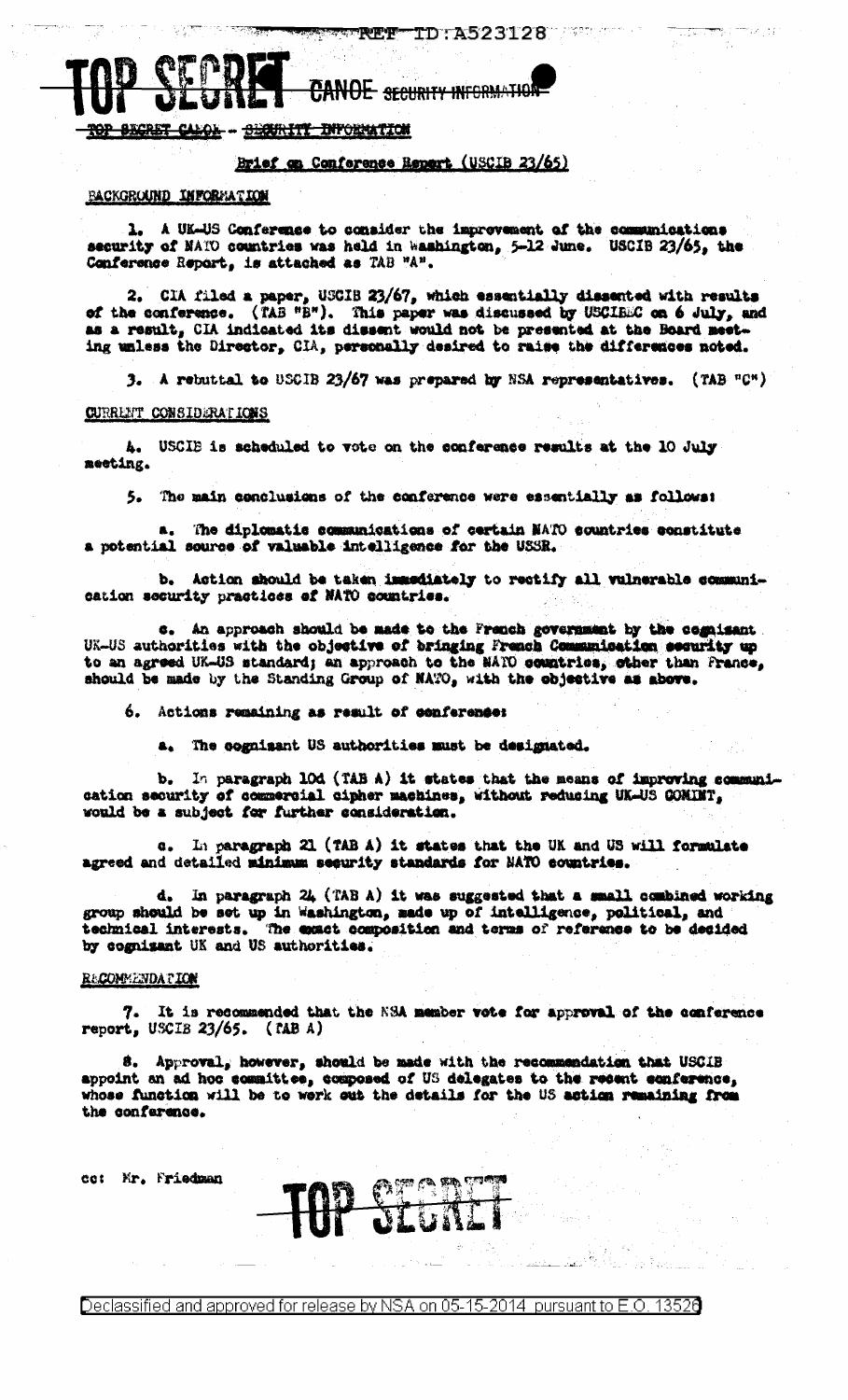

# 88th USCIB Meeting

(1) 全部的复数

TOP SEGRET - SEGURITY INFORMATION

**THE** 

FUEL

#### Item 1 APPROVAL OF THE FINAL MINUTES OF THE S5TH MARTING

It is recommended that the Final Minutes of the 85th USCIB Meeting be approved as amended.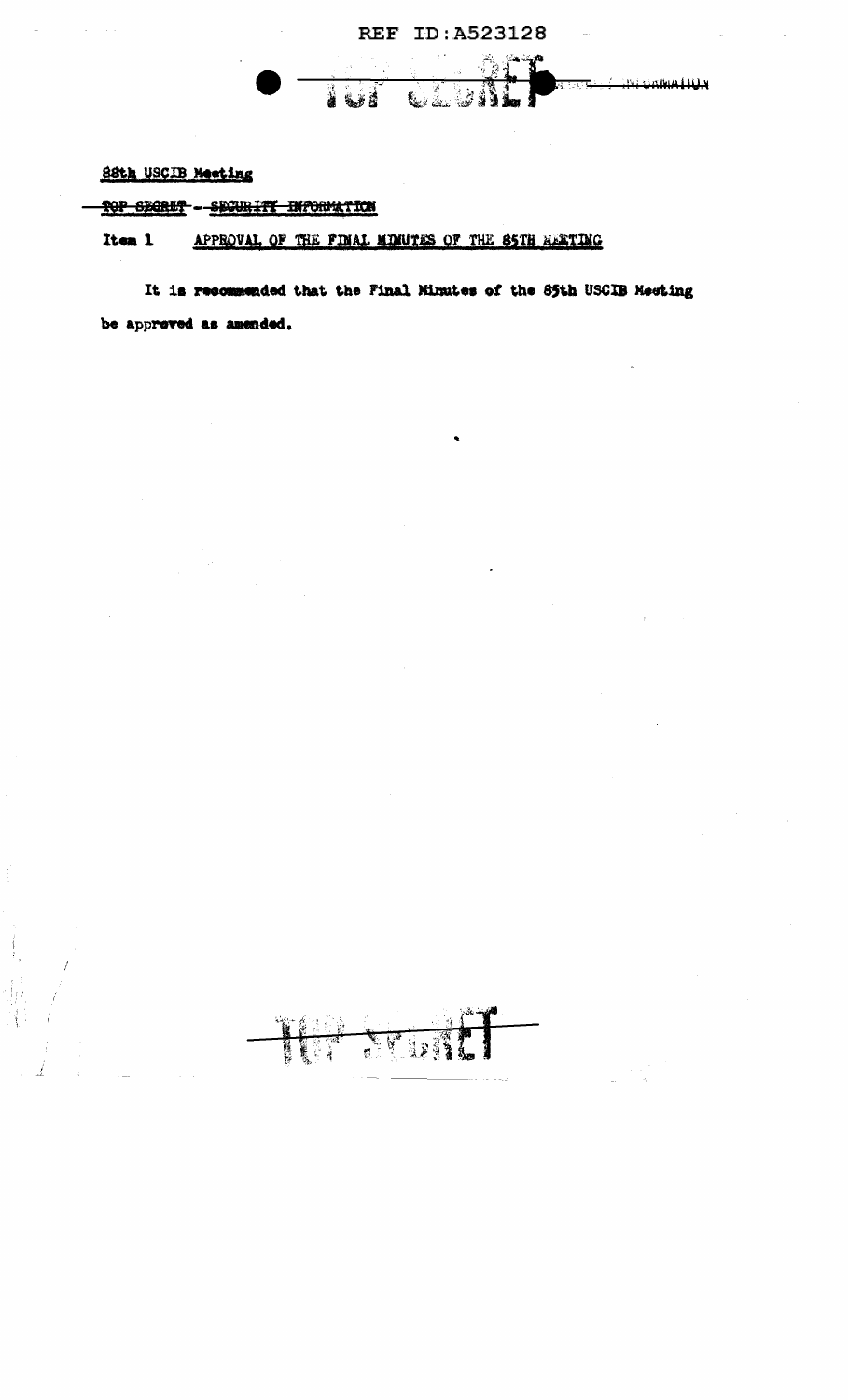**REF ID: A523128** 

<del>oluntiy iniukmation -</del>

**SSth USCIB Meeting** 

- 12

TOP SECRET CANOL - SECURITY INFORMATION

BRIEF ON CONFERENCE REPORT (USCIB 23/65) Item  $2$ 

1. A UK-US Conference to consider the improvement of the communications security of NATO countries was held in Washington, 5-12 June. USCIB 23/65 is the Conference Report.

6. 2.4/11

2. CIA filed a paper, USCIB 23/67, which essentially dissented with results of the conference. This paper was discussed by USCIBEC on 6 July, and as a result, CIA indicated its dissent would not be presented at the Beard meeting unless the Director, CIA, personally desired to raise the differences noted.

3. A rebuttal to USCIB 23/67 was prepared by NSA representatives.

#### **CURRENT CONSIDERATIONS**

4. USCIB is scheduled to vote on the conference results at the 10 July meeting.

5. The main conclusions of the conference were essentially as follows:

a. The diplomatic communications of certain NATO countries constitute a potential source of valuable intelligence for the USSR.

Action should be taken immediately to rectify all vulnerable communi- $\mathbf{b}$ cation security practices of NATO countries.

c. An approach should be made to the French government by the cognizant UK-US authorities with the objective of bringing French Communication security up to an agreed UK-US standard; an approach to the NATO countries, other than France, should be made by the Standing Group of NATO, with the objective as above.

6. Actions remaining as result of conference:

a. The cognizant US authorities must be designated.

b. In paragraph 10d, USCIB 23/65, it states that the means of improving communication security of commercial cipher machines, without reducing UK-US COMINT, would be a subject for further consideration.

c. In paragraph 21, USCIB 23/65, it states that the UK and US will formulate agreed and detailed minimum security standards for NATO countries.